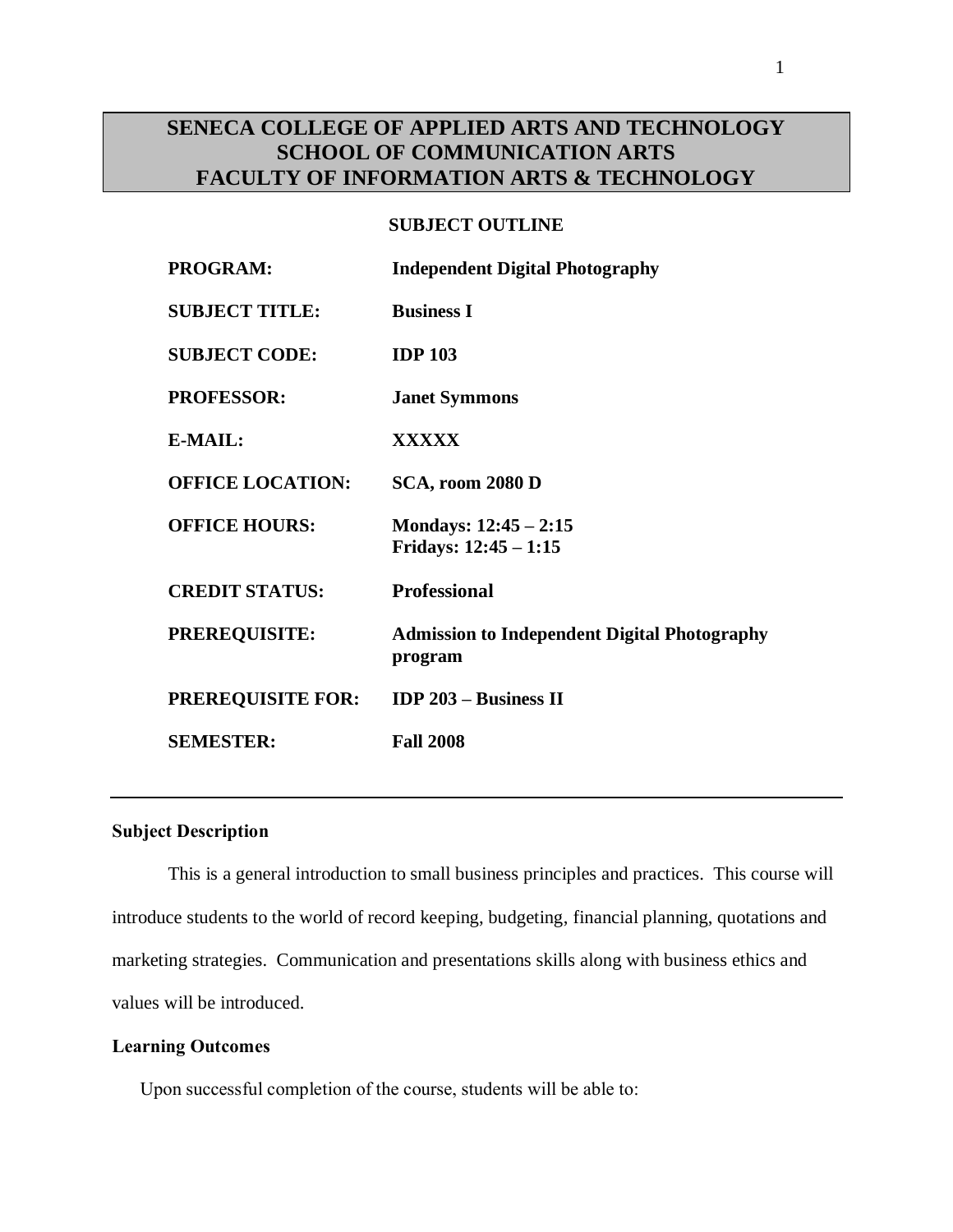- 1. Create a budget for equipment purchases;
- 2. Create a professional Request for Quotation document;
- 3. Demonstrate a good understanding of the components of a business plan
- 4. Demonstrate a basic understanding of taxation;
- 5. Demonstrate professional presentation skills to a wide variety of audiences.

### **Required Text**

Your Guide to Small Business. The book is available as a PDF document at:

http://www.sbe.gov.on.ca/ontcan/sbe/downloads/yrguide/your\_guide\_small\_business.pdf

### **Recommended Text, Reference Material and Tutorials**

Handouts, forms, links and other material will be made available to students throughout the course.

#### **Assignment Format**

All written assignments must have a cover page with the following information: Title of the assignment, your name, date and class code and section. Number all the pages of your assignment and **staple the pages** together. All assignments must be double-spaced, in Times New Roman, 12-point font. This includes all titles and subtitles. DO NOT hit the "enter" or "return" key twice at the end of a paragraph – Once is enough. This is good journalistic and academic practice. (Hint: This outline has the proper spacing and font.)

Finally, if you hand in two copies of the assignment, one copy will be marked and returned to you along with a mark sheet. If you hand in only one copy, your assignment will not be returned to you, but you will receive a completed mark sheet.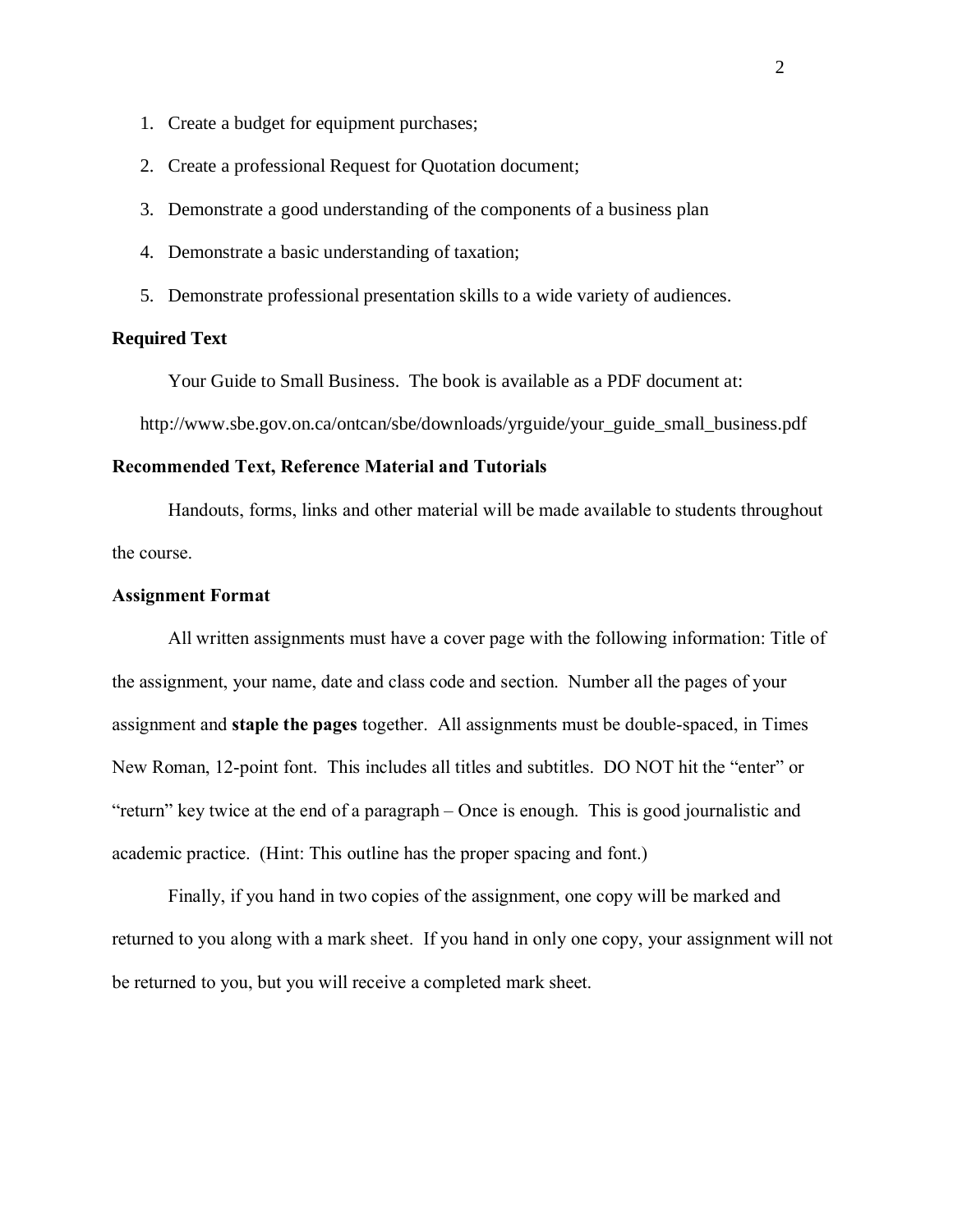### **Handing in Assignments**

All assignments must be handed in at the beginning of the class otherwise you will receive an automatic F! If you are not present when called up for your in-class presentation (and have not notified me in advance with an accepted reason) you will also receive an automatic F!

#### **Late Assignments**

Your client would not accept a late project, and neither will your professor. Late assignments will not be accepted. All assignments are due during class on the specified date. Assignments received after the scheduled class time will be considered late. Late assignments will be penalized two marks per day. Assignments handed in over five days late will not be accepted. Because of the nature of the presentation, you must present on the due date. A presentation that is not presented on its due date will be marked as zero for all members of the presentation team.

### **Modes of Evaluation**

Every assignment, test, or piece of work you do will be considered as a vehicle for evaluation. This includes your willingness to participate in class. Class participation requires your presence in the class. All will be considered for evaluation in assessing the final grade. This subject will consist of a mixture of lectures, demonstrations, student projects, presentation and discussions.

Your final grade for promotion will be calculated in the following manner: Request for quotation 15%

| Presentation   | 15%    |
|----------------|--------|
| Quiz           | $10\%$ |
| Marketing plan | 20%    |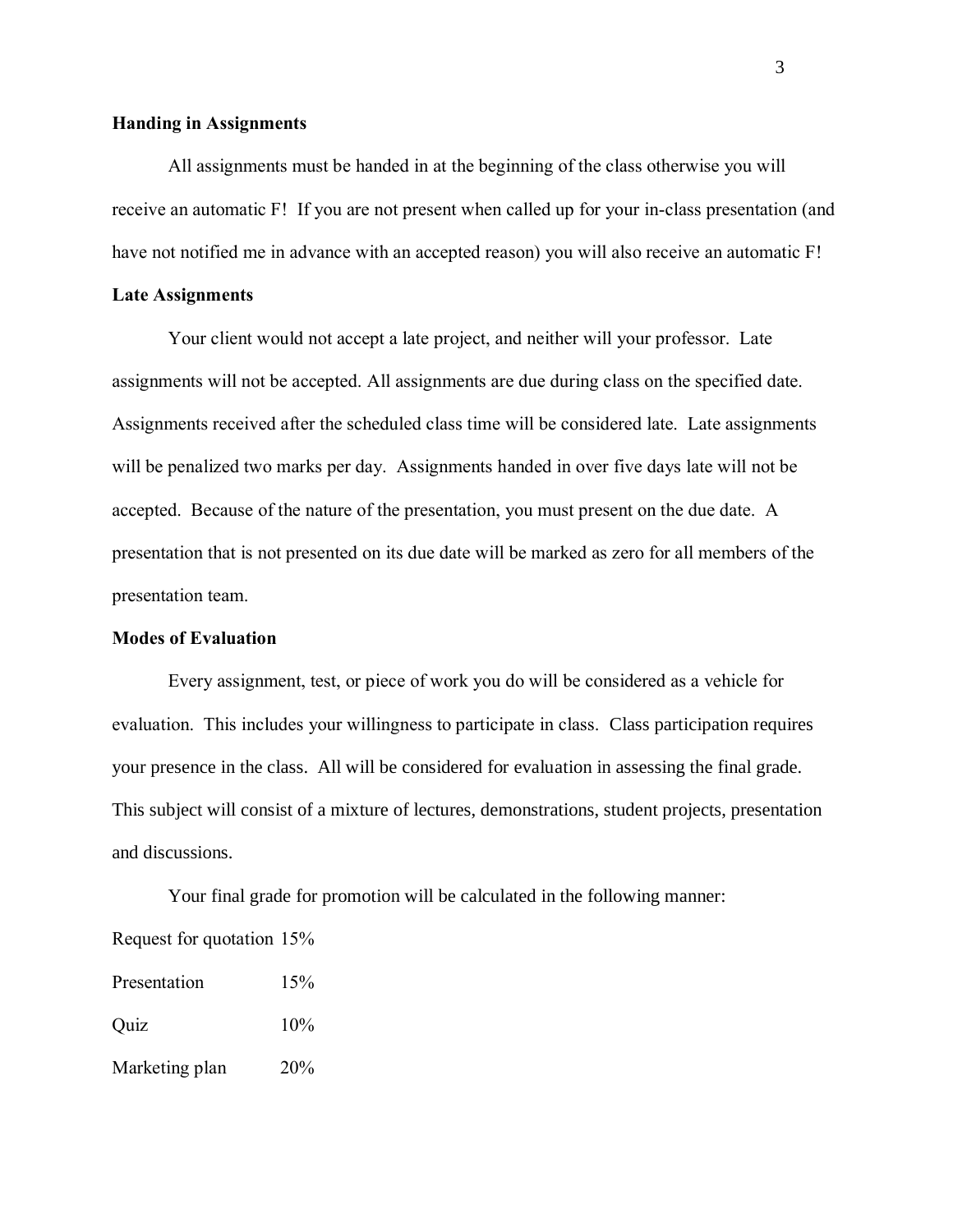| Business plan | 25%    |
|---------------|--------|
| In-class work | $10\%$ |

All assignments emphasize your writing skills. Spelling, grammar, punctuation and writing skills are very important. Thus, you will lose marks for poor grammar and spelling. Do not rely on your computer's spellchecker as it is not always reliable and may miss simple mistakes. Proofread everything twice! You must use **Canadian spelling**. If in doubt, refer to a Canadian Oxford Dictionary published after 1999. You may wish to have a learning partner who will proofread your assignments in return for your proofreading services. **If your work contains copious amounts of spelling and grammar mistakes, you will receive a failing grade on the assignment regardless of the mark breakdown**. All hand-in assignments will include a mark for spelling and grammar.

### **Assignment handout policy**

Assignment will be handed out two classes before the due date. Assignment specification sheets will not be posted on Blackboard and will be available only in class.

GPA

### **Grading policy**

A+  $90\% - 100\%$  4.0 A  $80\% - 89\%$  4.0 B+  $75\%$  -  $79\%$  3.5 B  $70\% - 74\%$  3.0 C+  $65\% - 69\%$  2.5 C  $60\% - 64\%$  2.0 D  $55\% - 59\%$  1.0 F  $0\%$  - 54% 0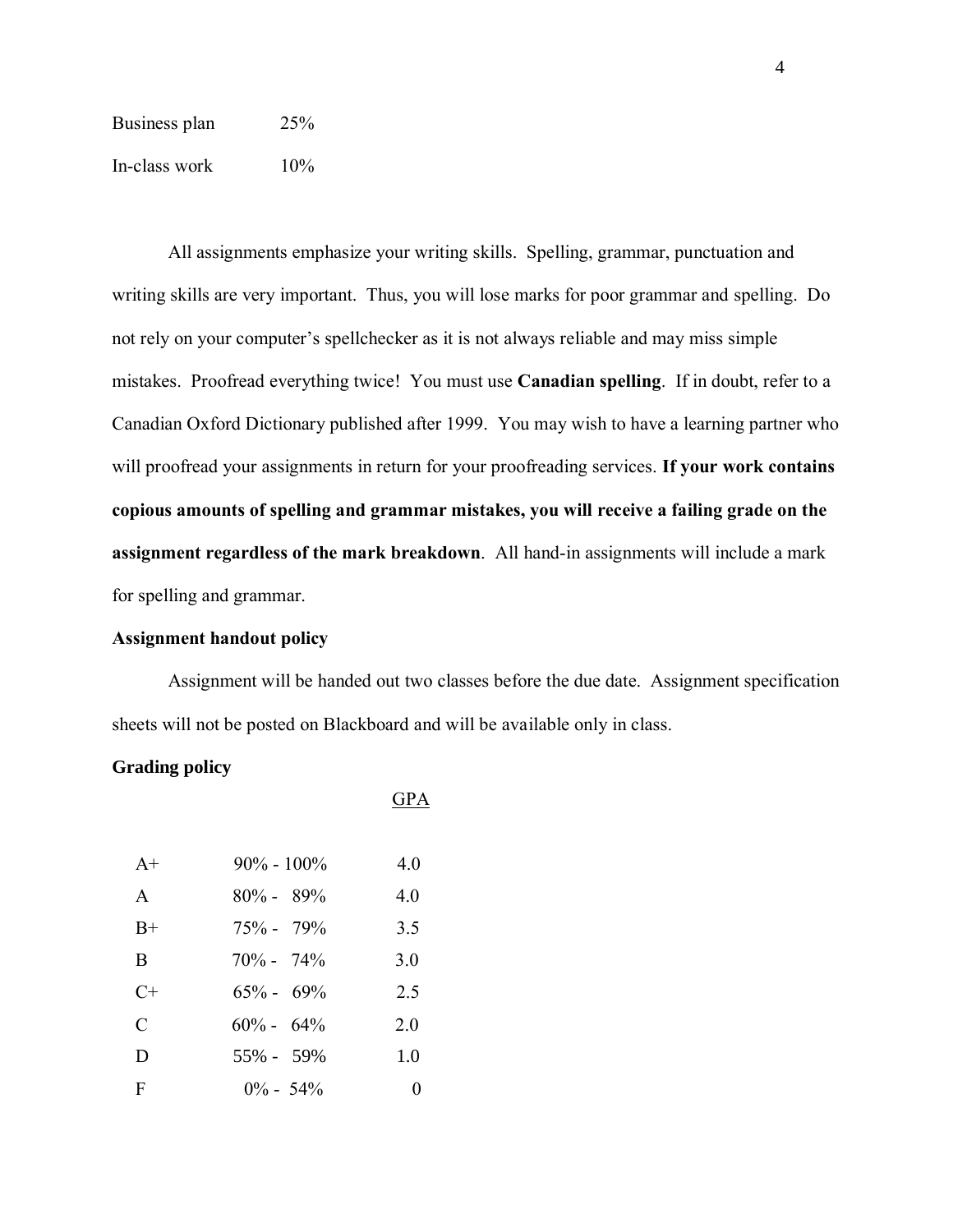## **Class Participation**

Many classes include presentations by students. All students are required to attend every class regardless if they or their team is presenting that day. Learning about business from other students is an important component to understanding how the industry works. Attendance is therefore an integral component of the course. Being present in body is important. Being present in heart and mind, such as participating in class discussions will have a beneficial impact on your marks. Being late for class will adversely affect your participation mark, as will any appearance of disrespect for others, such as talking, whispering and creating other types of disturbances, while the professor or another student is addressing the class.

### **Professionalism**

A professional, business-like attitude is essential to succeed in today's highly competitive job market. Professionalism means having a positive attitude in class, demonstrated by excellent attendance, attentiveness in class, punctuality, participation and courtesy. Participation involves being present at the start of the class and participating in all class discussions and projects.

### **Dropping a Subject**

It is the responsibility of the student wishing to drop this subject to notify the professor and the Office of the Registrar on/or before the deadline stated in the Student Handbook. A "Timetable Change Form" must be completed and signed by the MFD coordinator and delivered by the student to the Registrar by the deadline.

## Student/Faculty Consultation Outside Classroom Hours

Students are encouraged to consult the professor with subject-related questions outside class time. To arrange a consultation at a mutually agreeable time, students should speak with the professor during regularly scheduled classes or in the professor's office or via e-mail.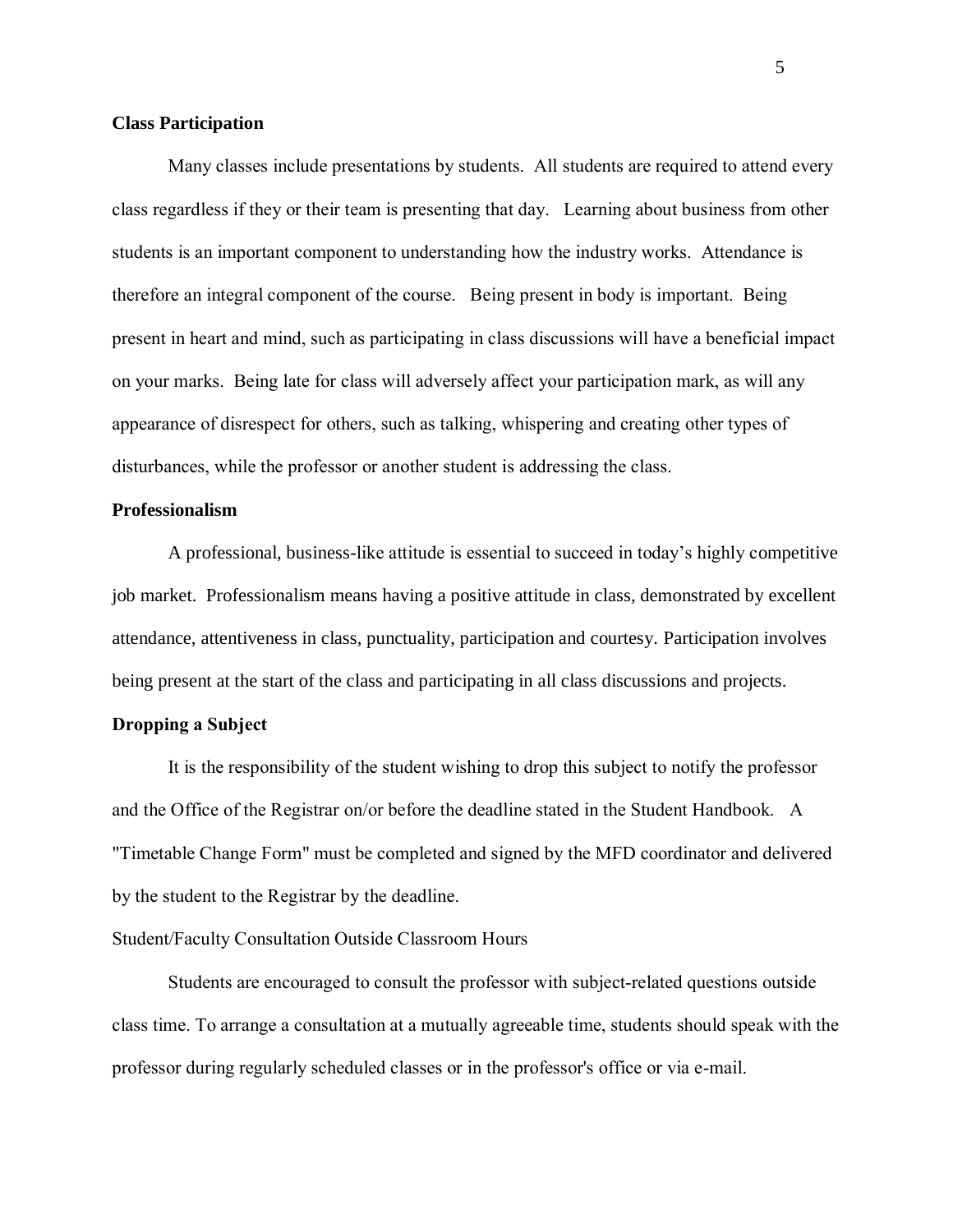Academic Regulations

Students are responsible for being aware of college regulations in the Academic Policy Handbook.

### **Cheating and / or Plagiarism**

Section 8.9 - Seneca College Academic Policy

Cheating and/or plagiarism are offences that will not be tolerated by the College. Such offences occur when a student violates the procedures governing the administration of examinations, tests or other means of evaluating student achievement in a subject or program.

### **Student Appeals**

Section 11 - Seneca College Academic Policy

You have the right to appeal academic decisions of the College. The procedures for informal and formal appeals are outlined in the College Academic Policy.

Students must keep all assignments (including drafts and outlines) and exercises until they receive their final grade. No appeal will be considered unless a **complete** file is submitted at the time of the appeal. **A lost assignment is no excuse.**

If a student disagrees with the evaluation of an assignment or with a final grade, **the student must first discuss the matter with the professor** in an attempt to resolve the disagreement. If the matter is not resolved, the student should discuss the problem with the chair of the School of Communication Arts.

For further information on appeals, please consult the Academic Policy Handbook.

As a student at Seneca College, you are expected to read the College Academic Policy and your College Student Handbook. Please note that this information is very important.

#### **Student Rights and Responsibilities**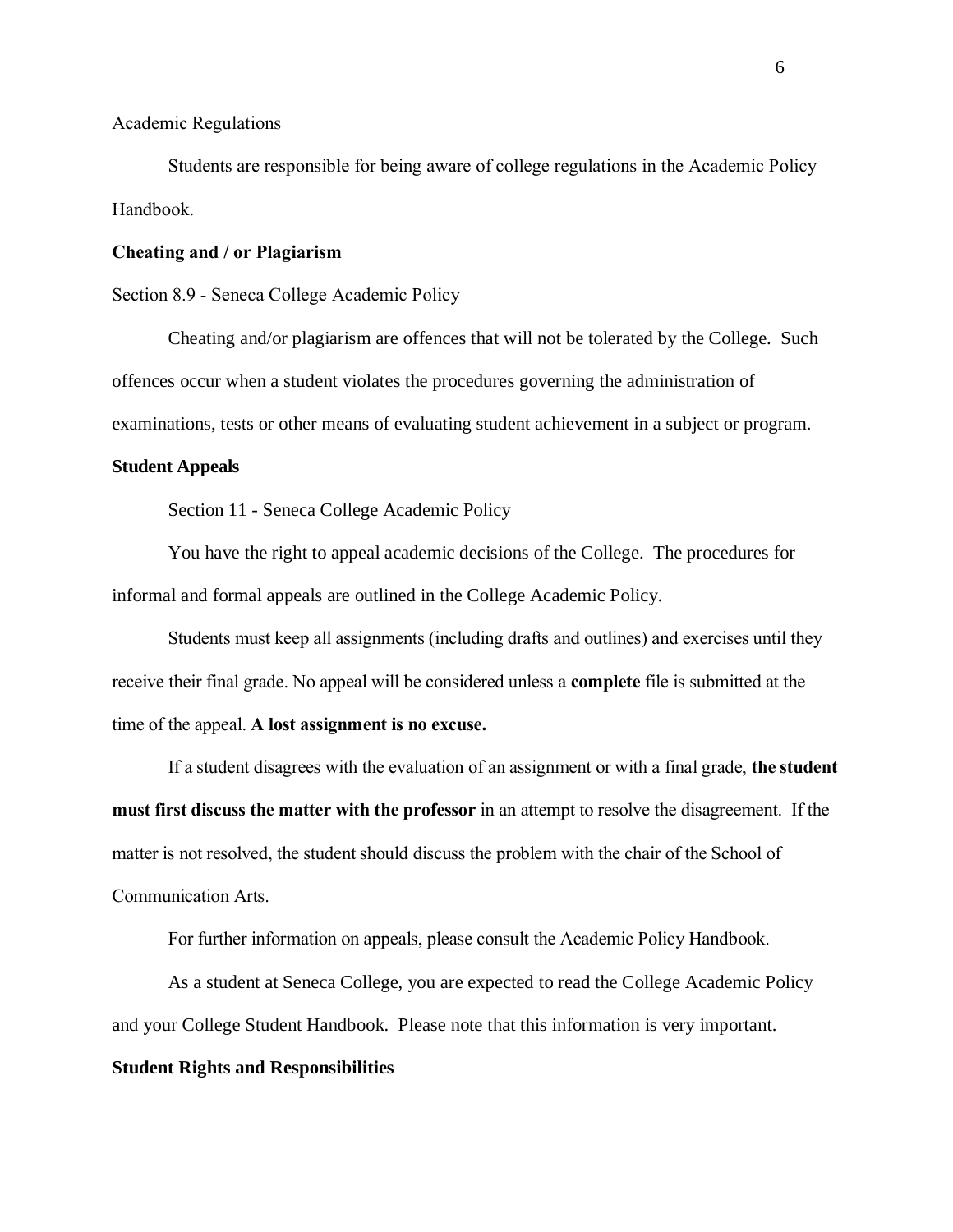Students should be aware of their rights and responsibilities. They should consult the Student Handbook.

### **Computing Acceptable Use Policy**

All students in the School of Communication Arts are responsible for abiding by the college's Computing Acceptable Use Policy and for obeying provincial and federal laws and regulations regarding the use of computer equipment, facilities and networks. For further information, contact the Computing security Office at:

cso@learn.senecac.on.ca

#### **Discrimination and Harassment**

All students and employees have the right to study and work in an environment that is free from discrimination and/or harassment. Language or activities that defeat this objective violate the College Policy on Discrimination/Harassment and shall **not** be tolerated. Information and assistance are available from The Centre for Equity and Human Rights, Room 1079, Seneca @ York campus, 416-491-5050, ext. 3088. For more information on Student Rights and Responsibilities, please consult the Student Handbook**.**